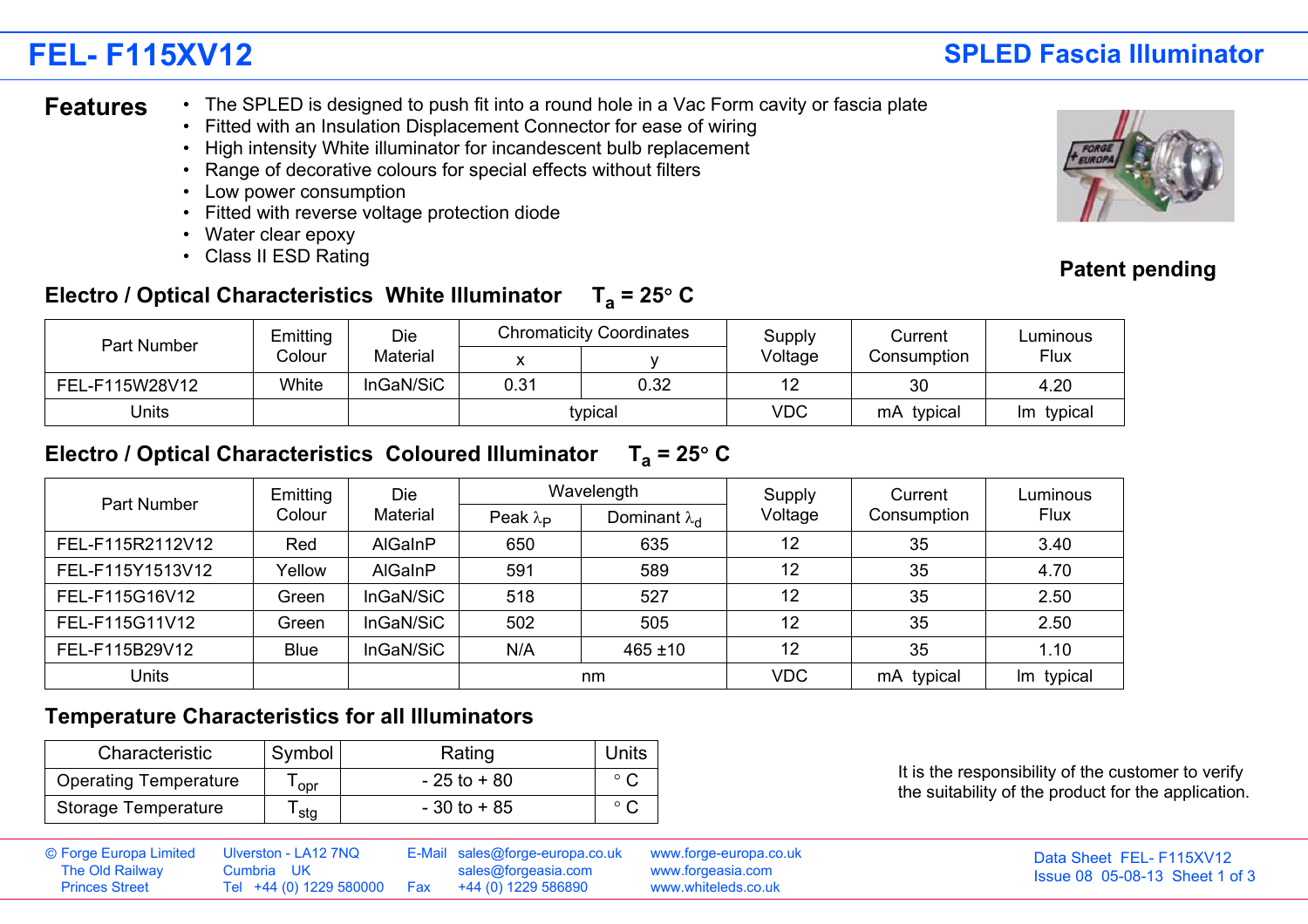### **Package Outline Connection Diagram**



Tol ± 0.25 mm unless stated, Dimensions in mm

### **SPLED Recommended Wire Specification:**

For Auto IDC Insertion Tooling

7/0.2mm tinned copper equipment wire, PVC insulated, 1.2mm outside diameter.

For Manual IDC Insertion Tooling

7/0.25mm tinned copper equipment wire, PVC insulated, 1.3mm outside diameter.

| © Forge Europa Limited Ulverston - LA12 7NQ<br>The Old Railway | Cumbria UK                                          | E-Mail sales@forge-europa.co.uk www.forge-europa.co.uk<br>sales@forgeasia.com | www.forgeasia.com   | Data Sheet FEL-F115XV12<br><b>Issue 08 05-08-13 Sheet 2 of 3</b> |
|----------------------------------------------------------------|-----------------------------------------------------|-------------------------------------------------------------------------------|---------------------|------------------------------------------------------------------|
| <b>Princes Street</b>                                          | Tel +44 (0) 1229 580000   Fax   +44 (0) 1229 586890 |                                                                               | www.whiteleds.co.uk |                                                                  |